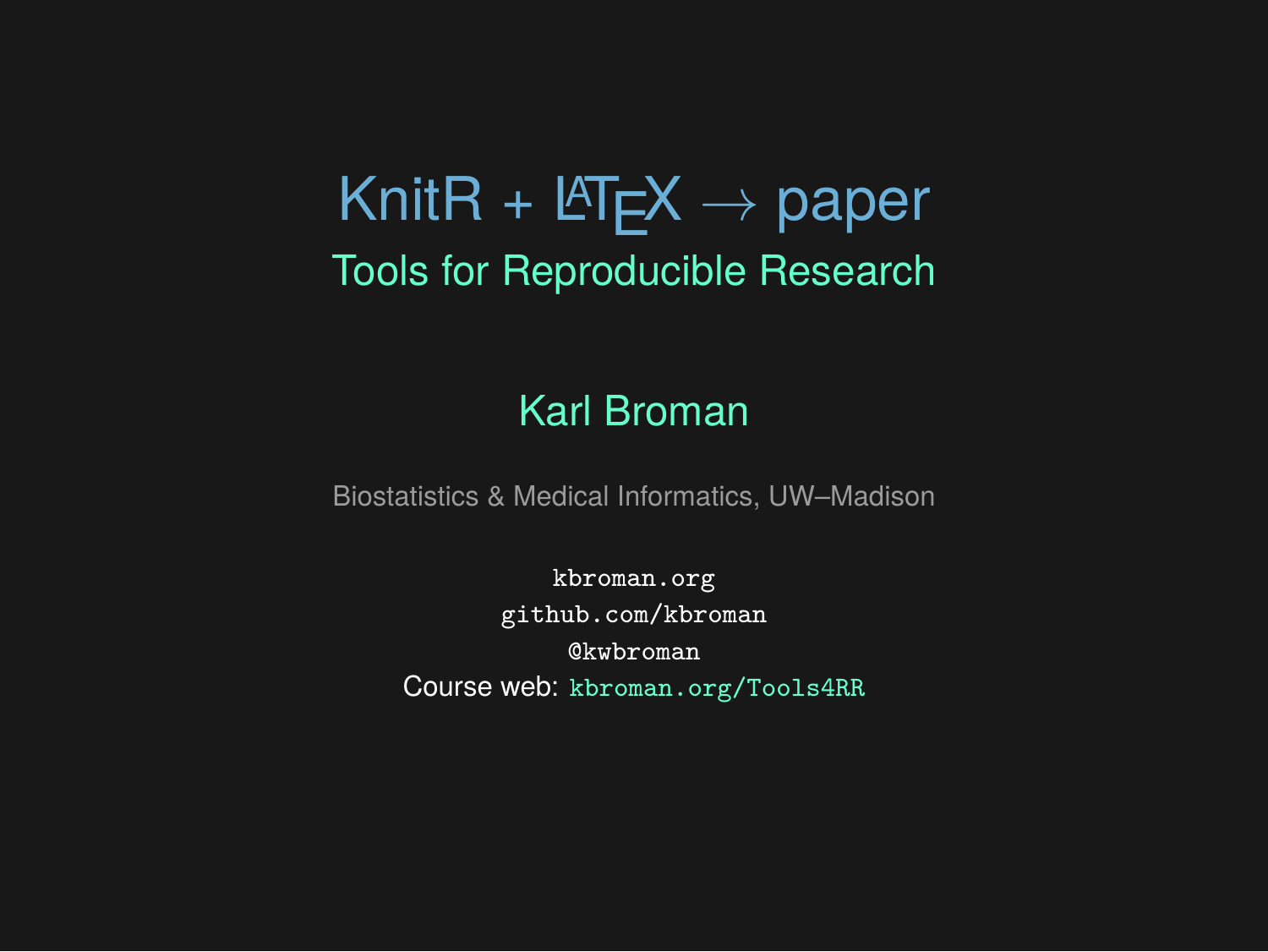# **LATEX**

```
\documentclass[12pt]{article}
\usepackage{graphicx}
\title{An example document}
\author{Karl Broman}
\begin{document}
\maketitle
\thispagestyle{empty}
\section{A section}
This is a simple example of a \LaTeX\/ document for an article.
Here's some in-line math: y = \beta_0 + \beta_1 x + \epsilon.And here's a display equation:
$ \hat{\beta} = (X'X)^{-{-1} X'y $$
\end{document}
```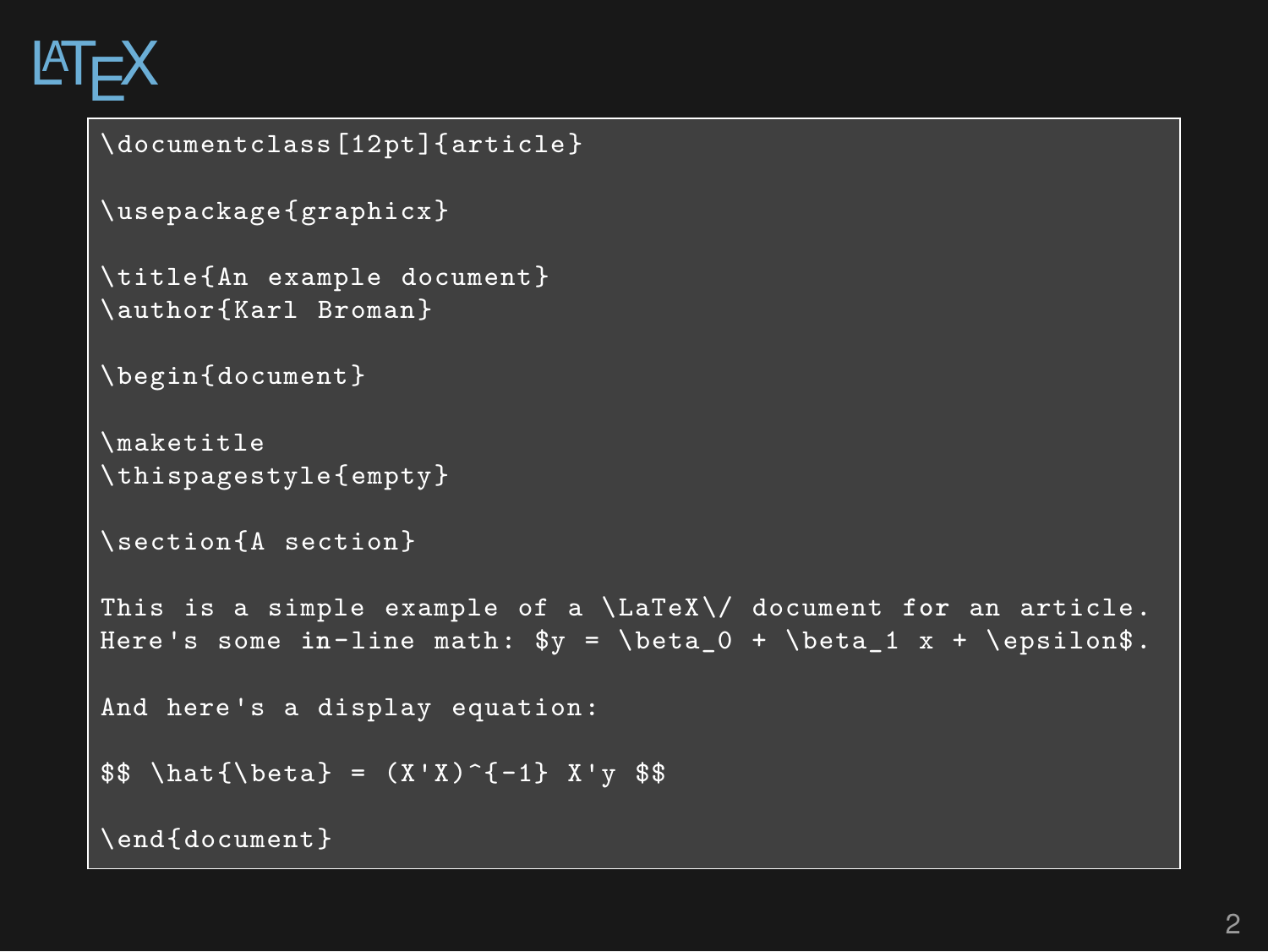## What I actually do

\documentclass[12pt]{article}

```
\setlength{\headheight}{10pt}
\setlength{\headsep}{15pt}
\setlength{\topmargin}{-25pt}
\setlength{\topskip}{0in
}
\setlength{\textheight}{8.7in
}
\setlength{\footskip}{0.3in
}
\setlength{\oddsidemargin}{0.0in
}
\setlength{\evensidemargin}{0.0in
}
\setlength{\textwidth}{6.5in
}
```

```
\begin{document}
\begin{center}
\textbf{\large An example document}
```
\vspace{10mm} Karl Broman \end{center}

```
\vspace{30mm}
\textbf{\sffamily A section}
```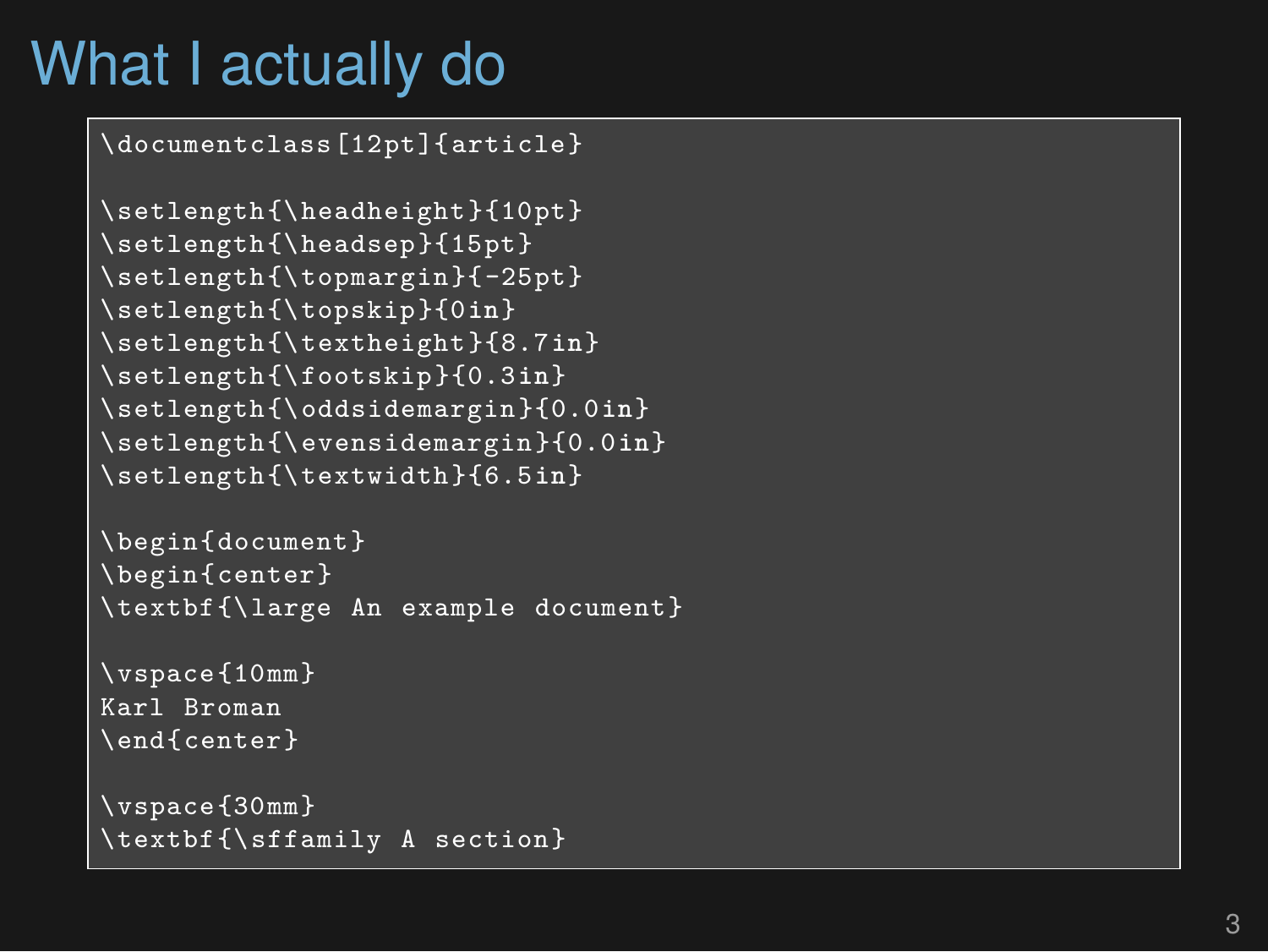# Why LAT<sub>E</sub>X?

- ▶ Fine control of document appearance
- $\blacktriangleright$  Transparency of how that was achieved
- ▶ Version control (diff/merge)
- ▶ Typesetting equations
- ▶ Markdown's not quite ready, or sufficiently rich (but see the R package rticles)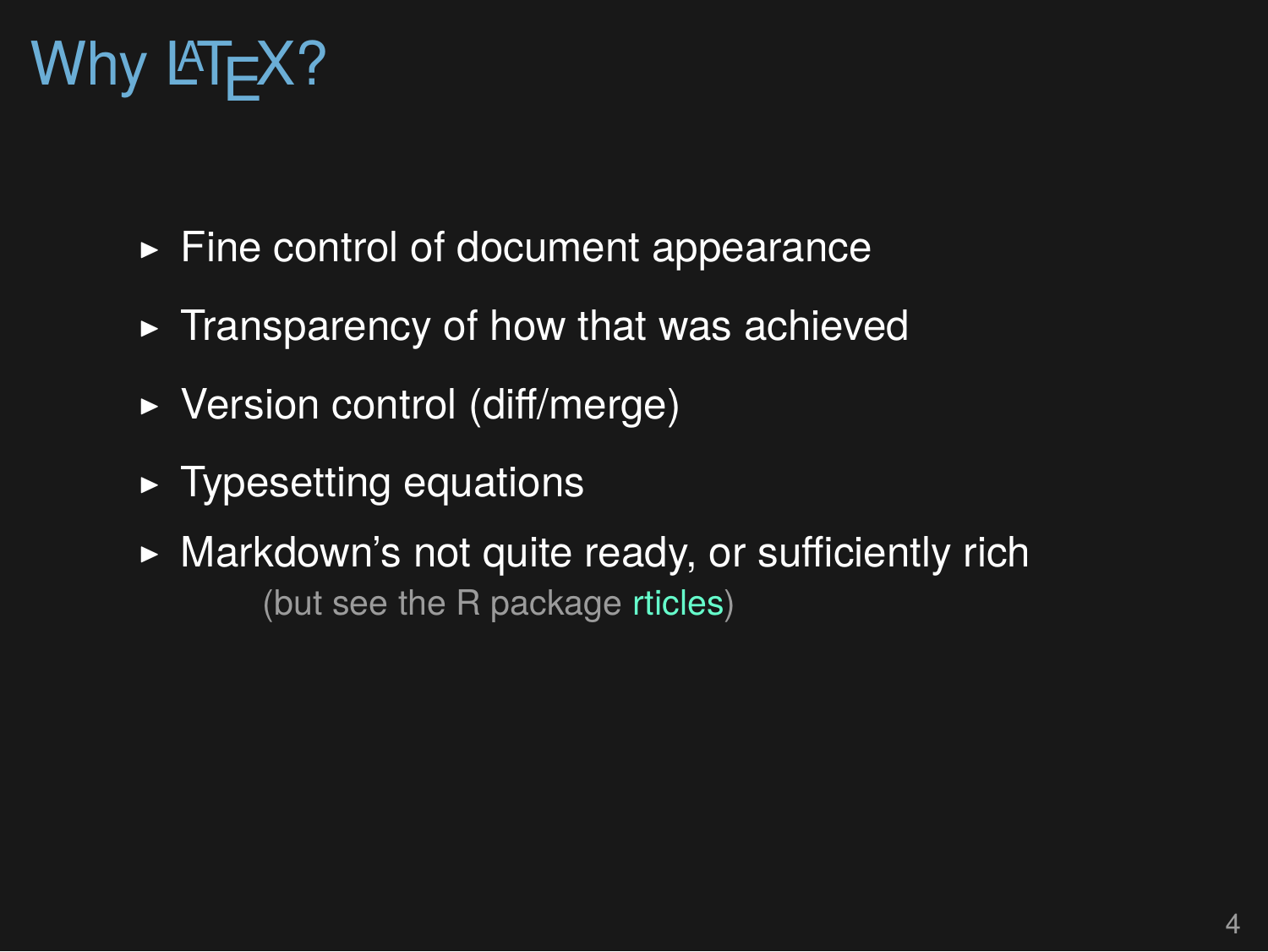# simple *←→* flexible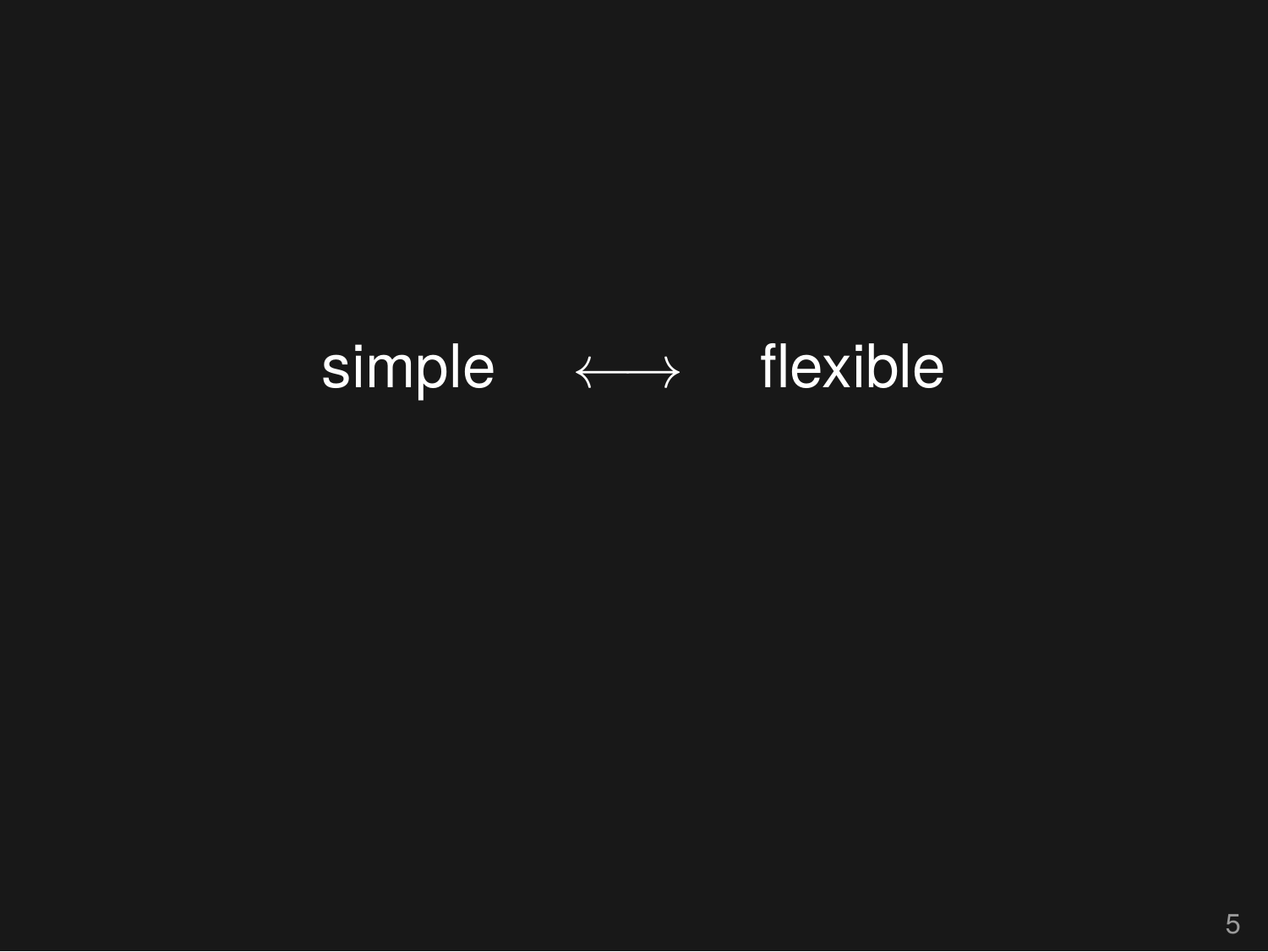### simple *←→* flexible

\centerline{\Large simple \quad \$\longleftrightarrow\$ \quad flexible}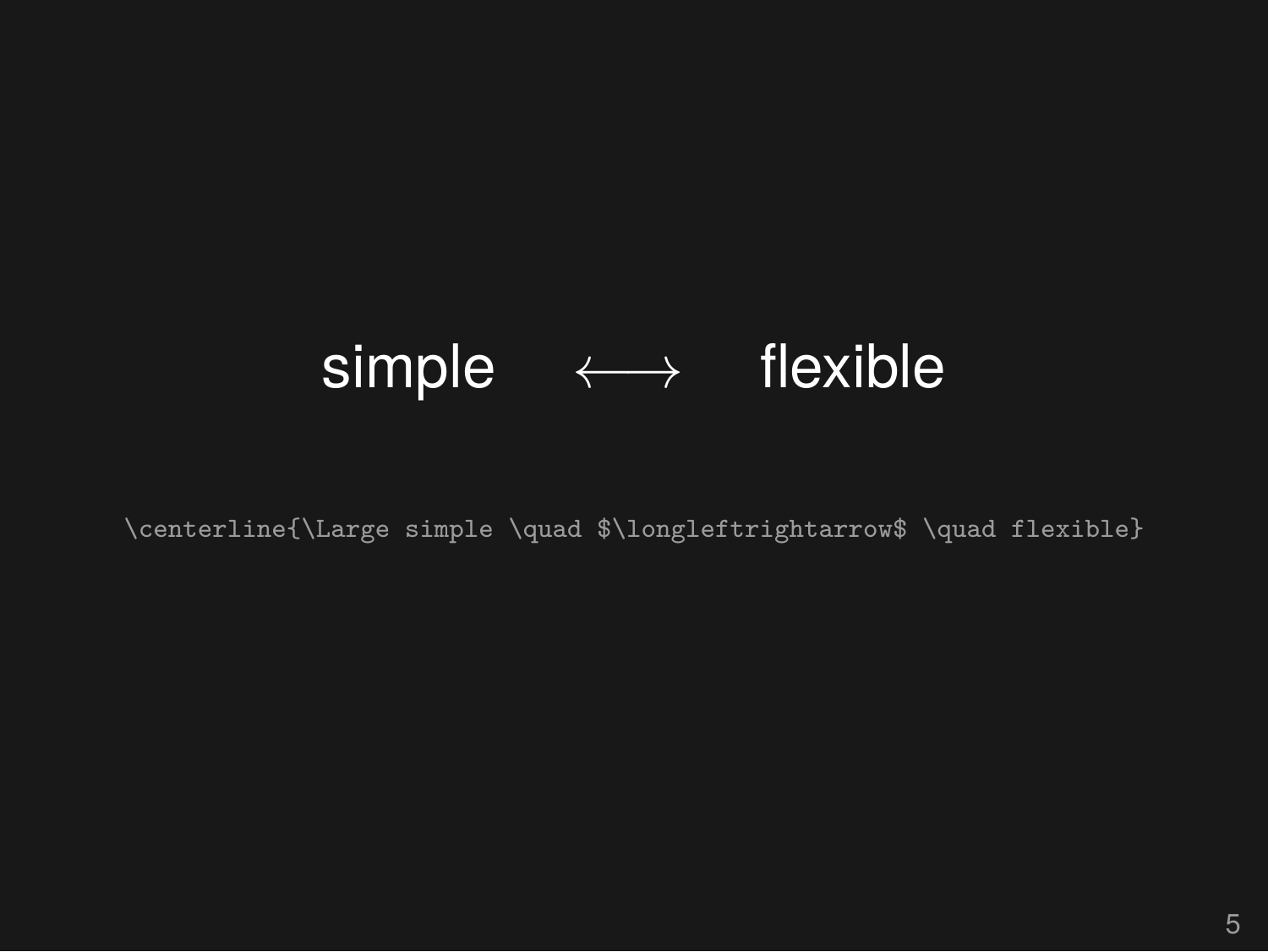Modify your desires to match the defaults.

Focus your compulsive behavior on things that matter.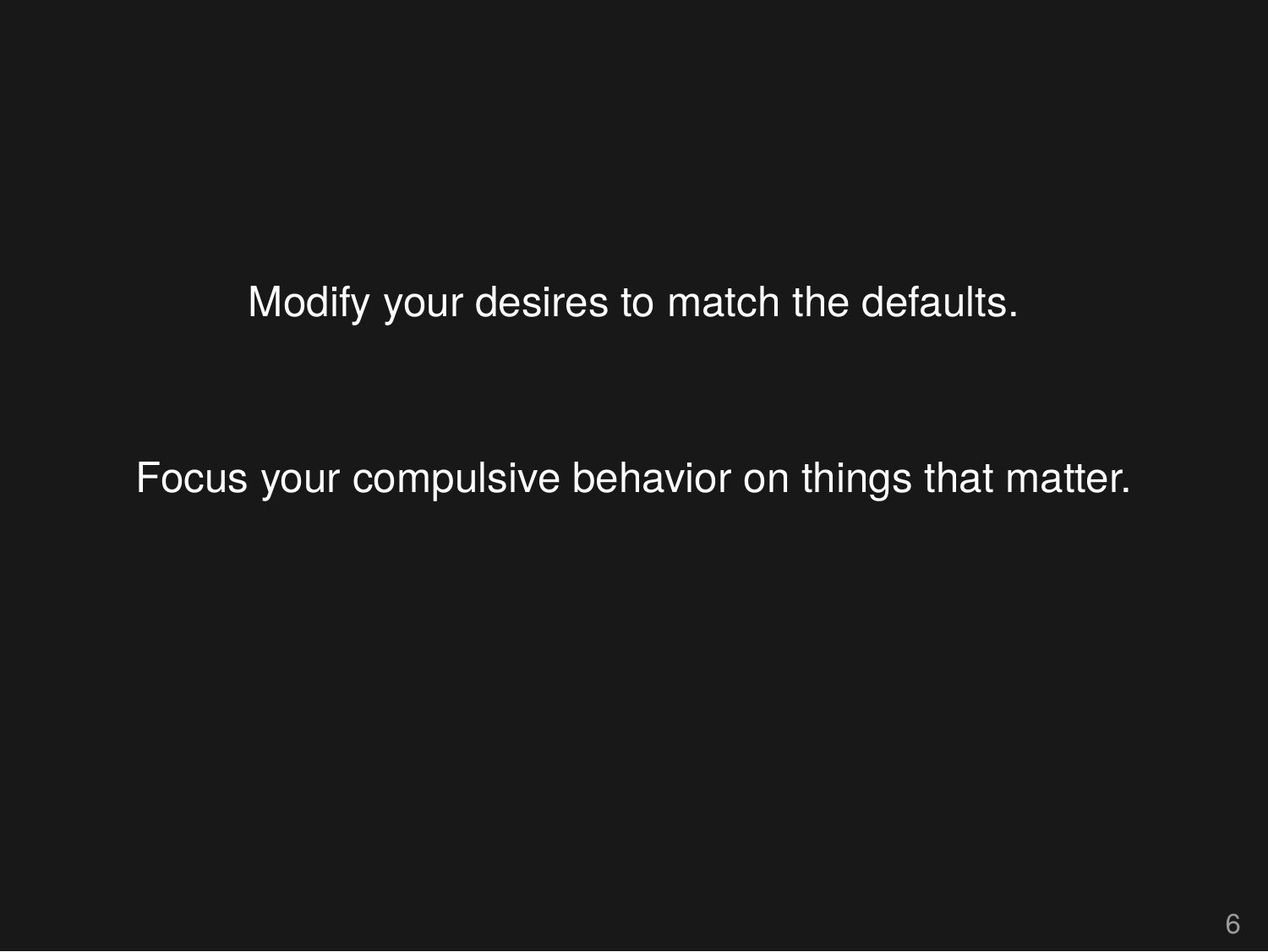## Stuff I use a lot

```
% other fonts
\usepackage{palatino}
\usepackage{times}
\setlength{\rightskip}{0pt plus 1fil} % makes ragged right
\newcommand{\LOD}{\text{LOD}}
\usepackage{setspace}
\setstretch{2.0}
\addtocounter{framenumber}{-1}
% make figures S1, S2, ...
\renewcommand{\thefigure}{\textbf{S\arabic{figure}}}
\renewcommand{\figurename}{\textbf{Figure}}
% bigger space between rows in tables
\renewcommand{\arraystretch}{1.5}
% paragraphs not indented but have space between
\setlength{\parskip}{6pt}
\setlength{\parindent}{0pt}
```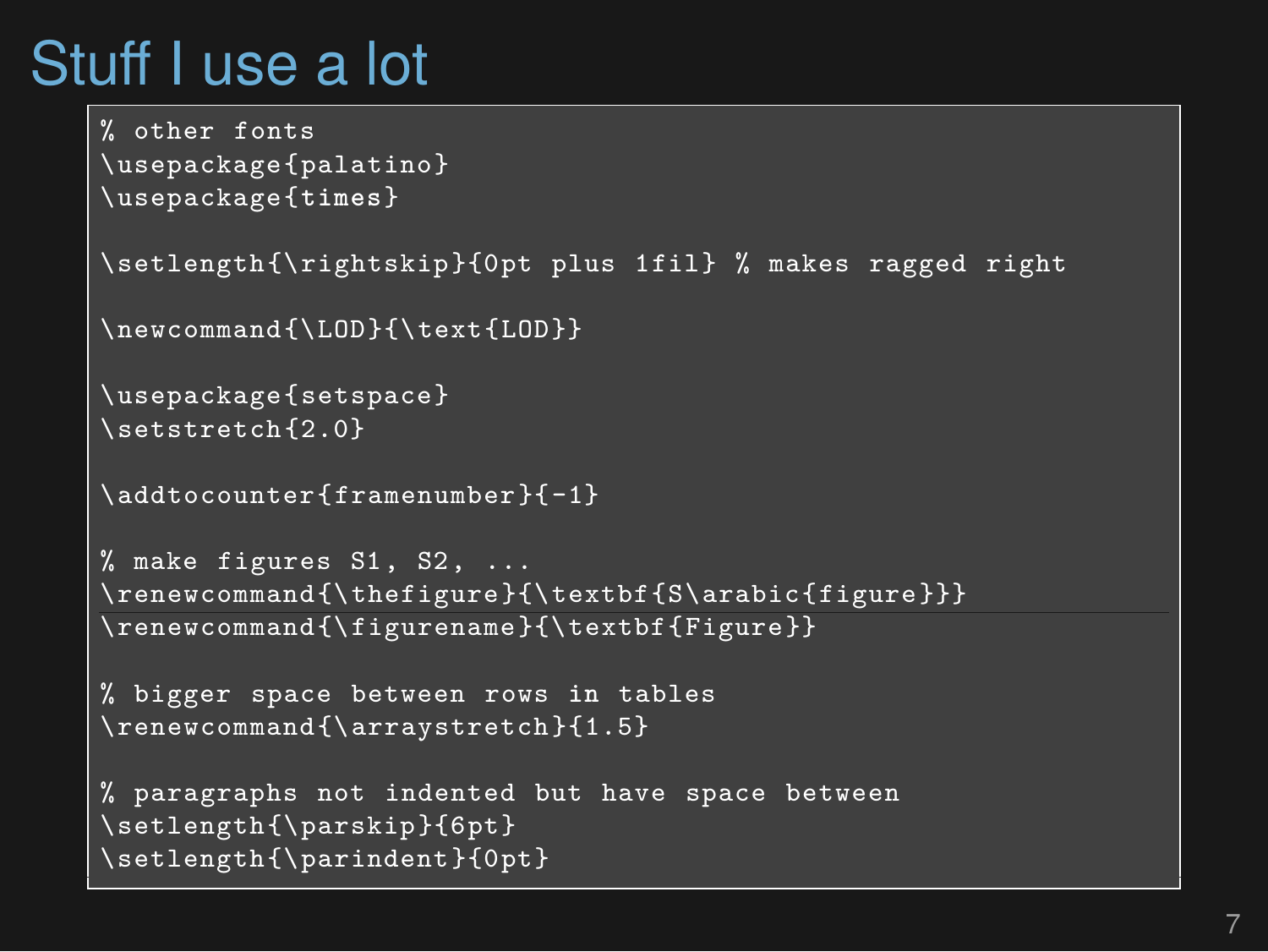# KnitR + LATEX*→* Rnw

```
\documentclass[12pt]{article}
\title{An example Rnw document}
\author{Karl Broman}
\begin{document}
\maketitle
<<load_library , echo=FALSE, results="hide">>=
library(broman) # used for myround()
@
<<example_chunk >>=
x \le - rnorm (100)
y \le -5*x + \text{norm}(100)lm.out < - lm(y - x)plot(x,y)
abline(lm.out$coef)
@
The estimated slope is \Srexpr{myround(lm.out$coef[2], 1)}.
\end{document}
```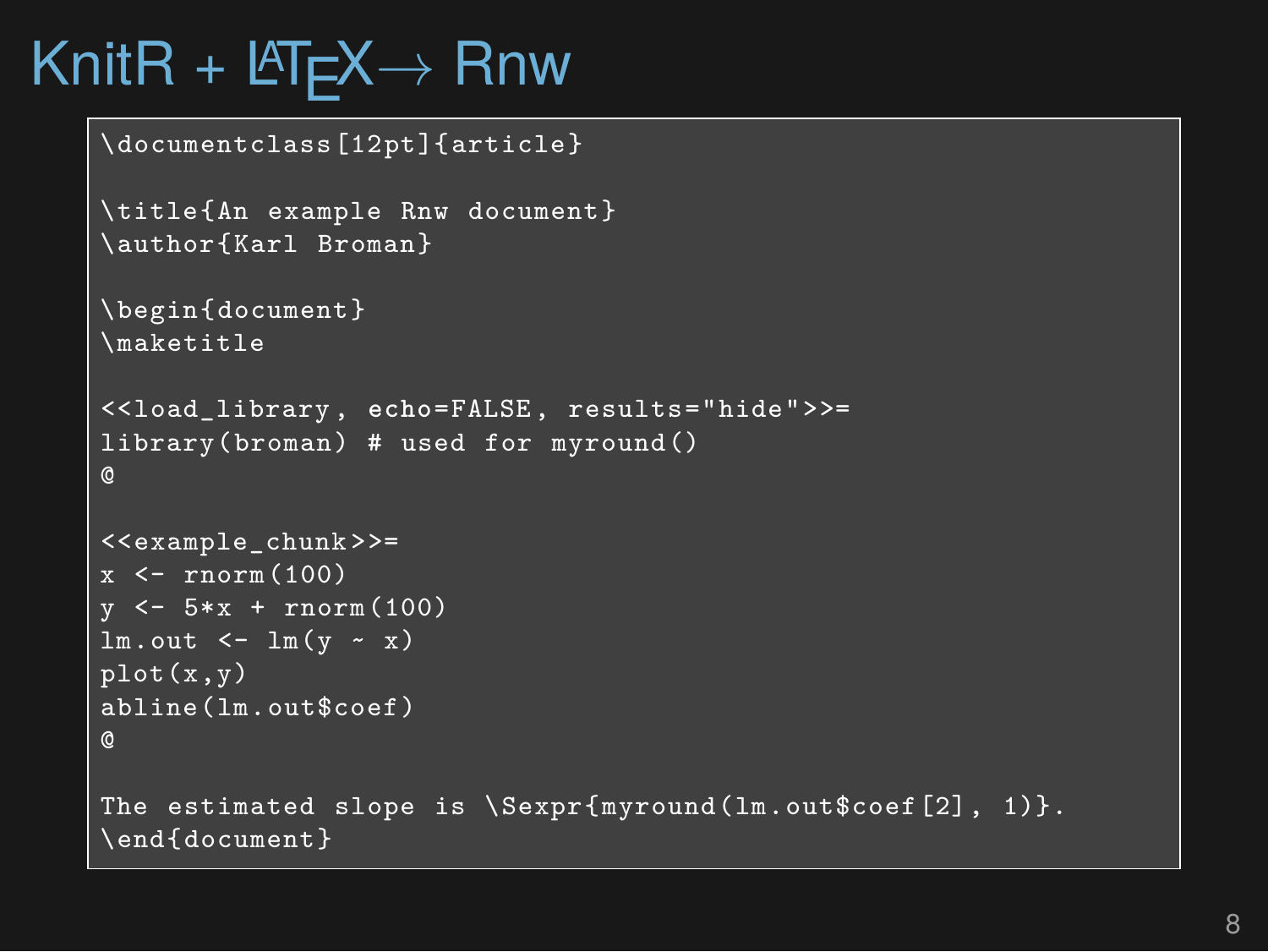# KnitR + LATEX*→* Rnw

```
\documentclass[12pt]{article}
\title{An example Rnw document}
\author{Karl Broman}
\begin{document}
\maketitle
<<load_library , echo=FALSE, results="hide">>=
library(broman) # used for myround()
@
<<example_chunk , out.width="0.8\\textwidth">>=
x \le - rnorm (100)
y \le -5*x + \text{norm}(100)lm.out < - lm(y - x)plot(x,y)
abline(lm.out$coef)
@
The estimated slope is \Srexpr{myround(lm.out$coef[2], 1)}.
\end{document}
```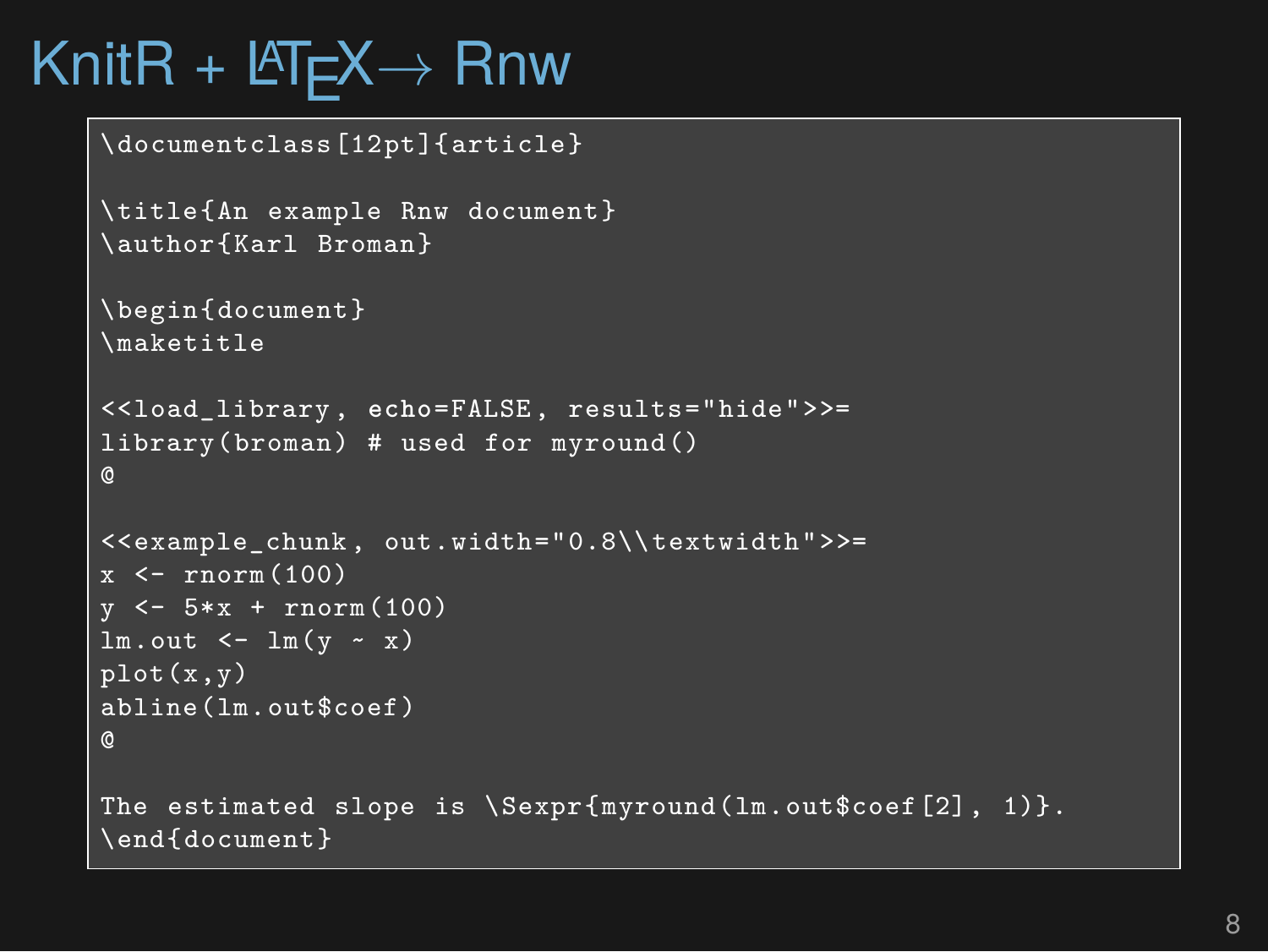# LyX

#### the Edit Yiew Insert Novigate Document Tools Help standard → D 等日本 S D ウ ov X D D X E | tv 学 B 用 ● B B j D + O + O

#### 5.1.6 Operators with Limits Idx Idx sub:Operators-with-Limits

Lay Keimy Ulberto

Sum  $\sum$  and integral  $f$  operators are very often decorated with limits. These limits can be entered<br>in LyX by entering them as you would enter a super-or e subscript, directly after the symbol. The<br>sum operator will aut

#### $\sum_{n=0}^{\infty} \frac{1}{n!} = e$

Integral signs, however, will place the limits on the side in both formula types.<br>
All operators with limits will be automatically re-sized when placed in display mode. The<br>
placement of the limits can be changed by placi

 $\frac{1}{\text{as } \text{Idx}}$ 

#### $\lim_{x \to \infty} f(x)$ ,

which will place the  $x \to \infty$  underneath the "im" in display mode. In inline formulas it looks like<br>this: lim<sub>x-an</sub> $dx$ ).<br>Note that the lim-function was entered as the function macro **\lim**. Have a look at<br>section. Ref. su

5.1.7 Math Symbols Idx

Extended | Math UserGuide\* |

lyx.org 9

鸟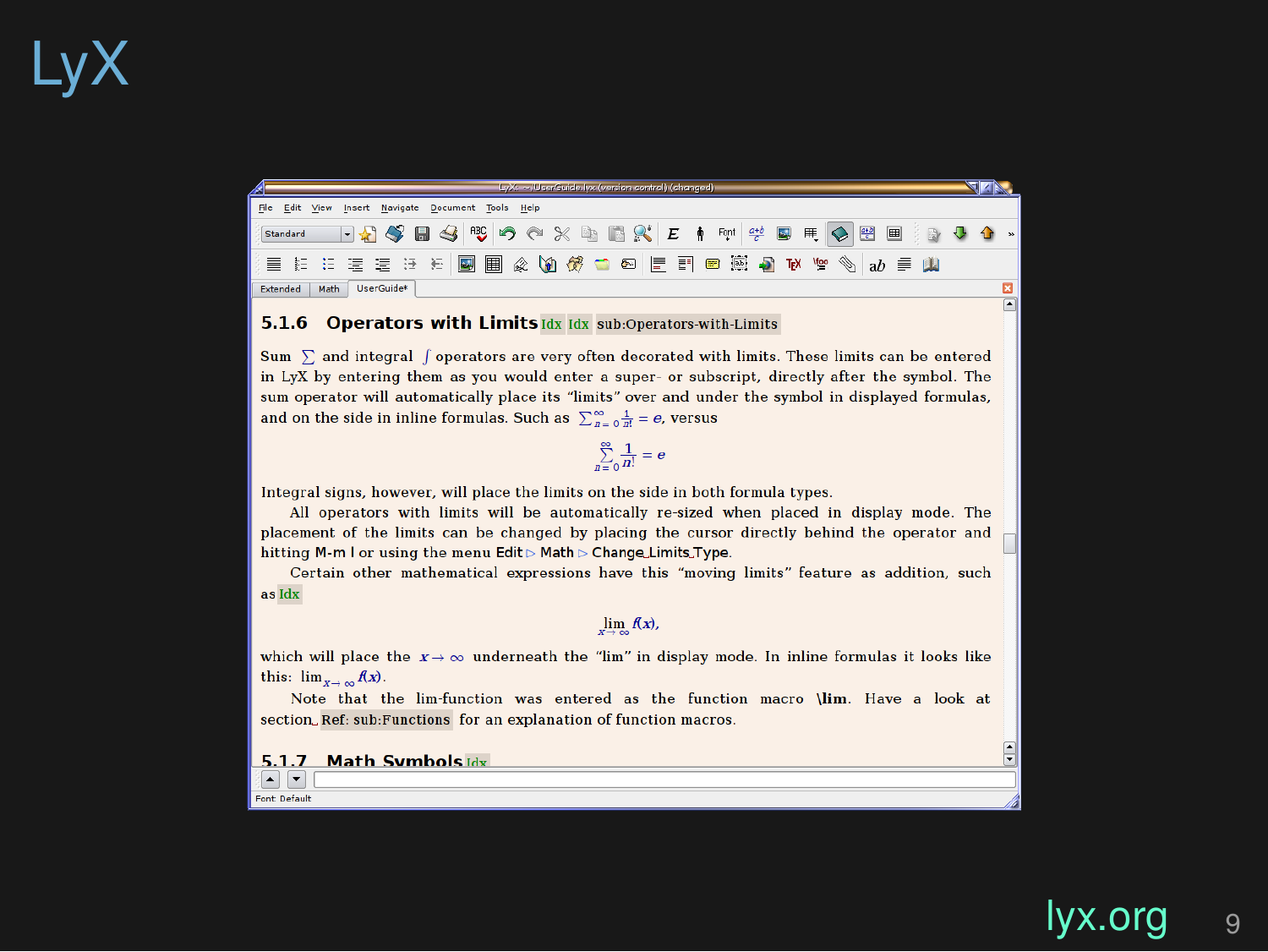# Also

- ▶ Overleaf
- ▶ ShareLaTeX
- ▶ Authorea
- ▶ Verbosus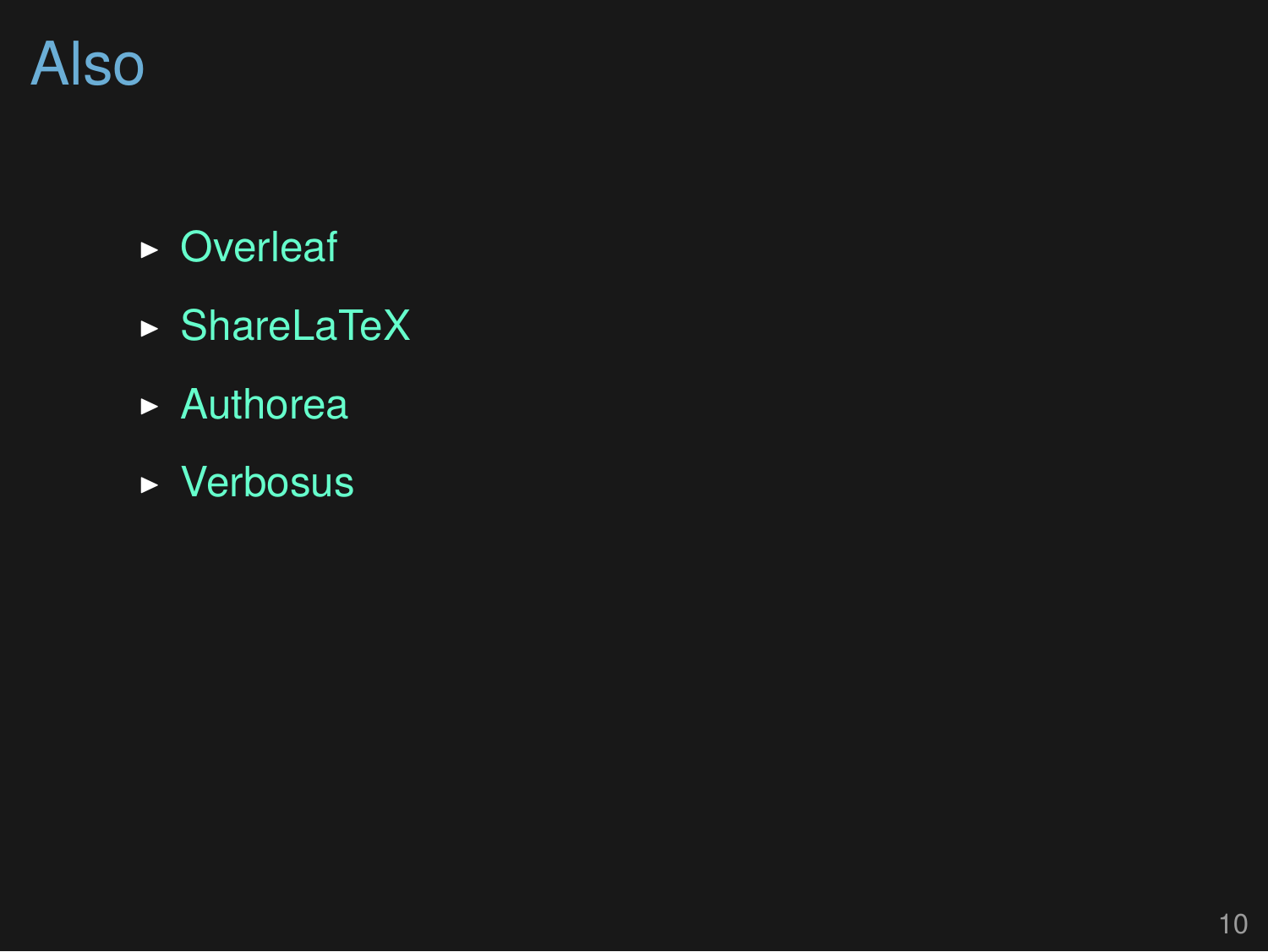# Flavors of LAT<sub>E</sub>X

- $\blacktriangleright$  LAT<sub>E</sub>X
- ▶ pdflatex
- ▶ xelatex
- $\blacktriangleright$  lualatex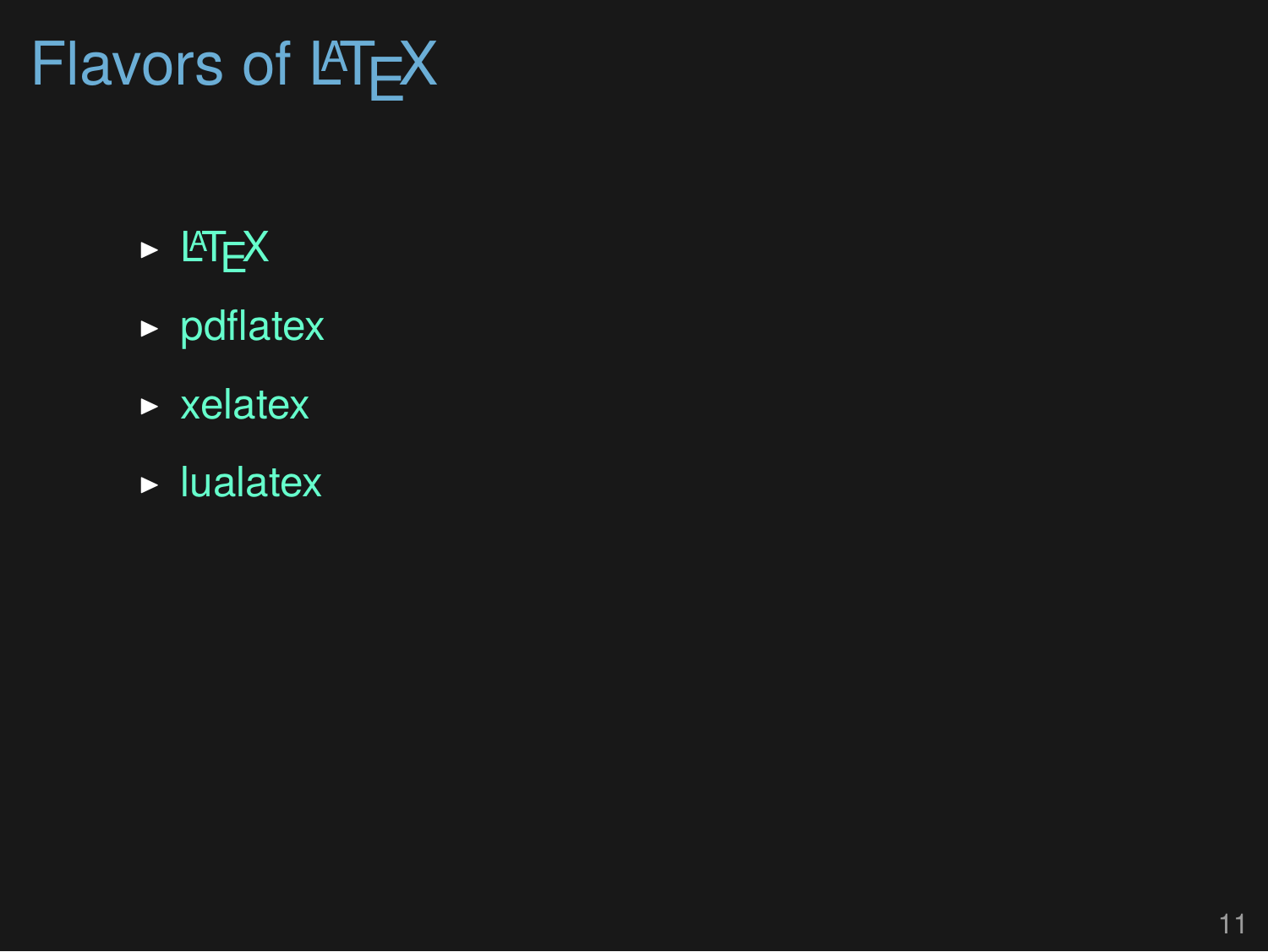# Getting help

- ▶ Google
- ▶ tex.stackexchange.com
- ▶ Ask a friend
- ▶ Look at others' documents
- $\blacktriangleright$  Resign yourself to something less-than-ideal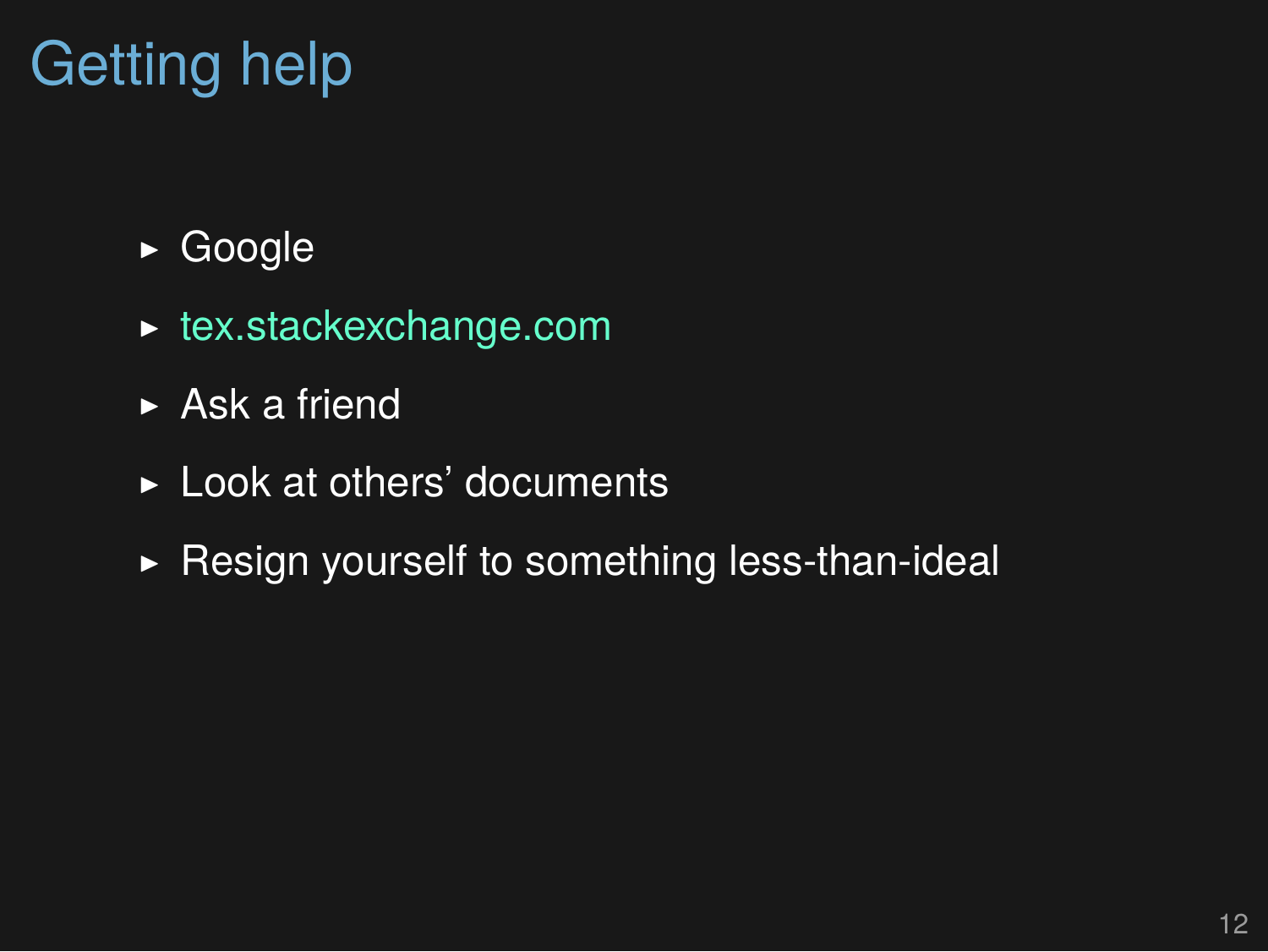## Figure captions and floats

```
<<fig_with_caption , fig.cap="Scatterplot of $y$ vs $x$">>=
x \leftarrow \text{rnorm}(100)y \le -5*x + \text{rnorm}(100)lm.out < - lm(y - x)plot(x,y)
abline(lm.out$coef)
@
```
\begin{figure}[] \includegraphics{figure/fig\_with\_caption}

```
\caption{Scatterplot of $y$ vs $x$\label{fig:fig_with_caption}}
\end{figure}
```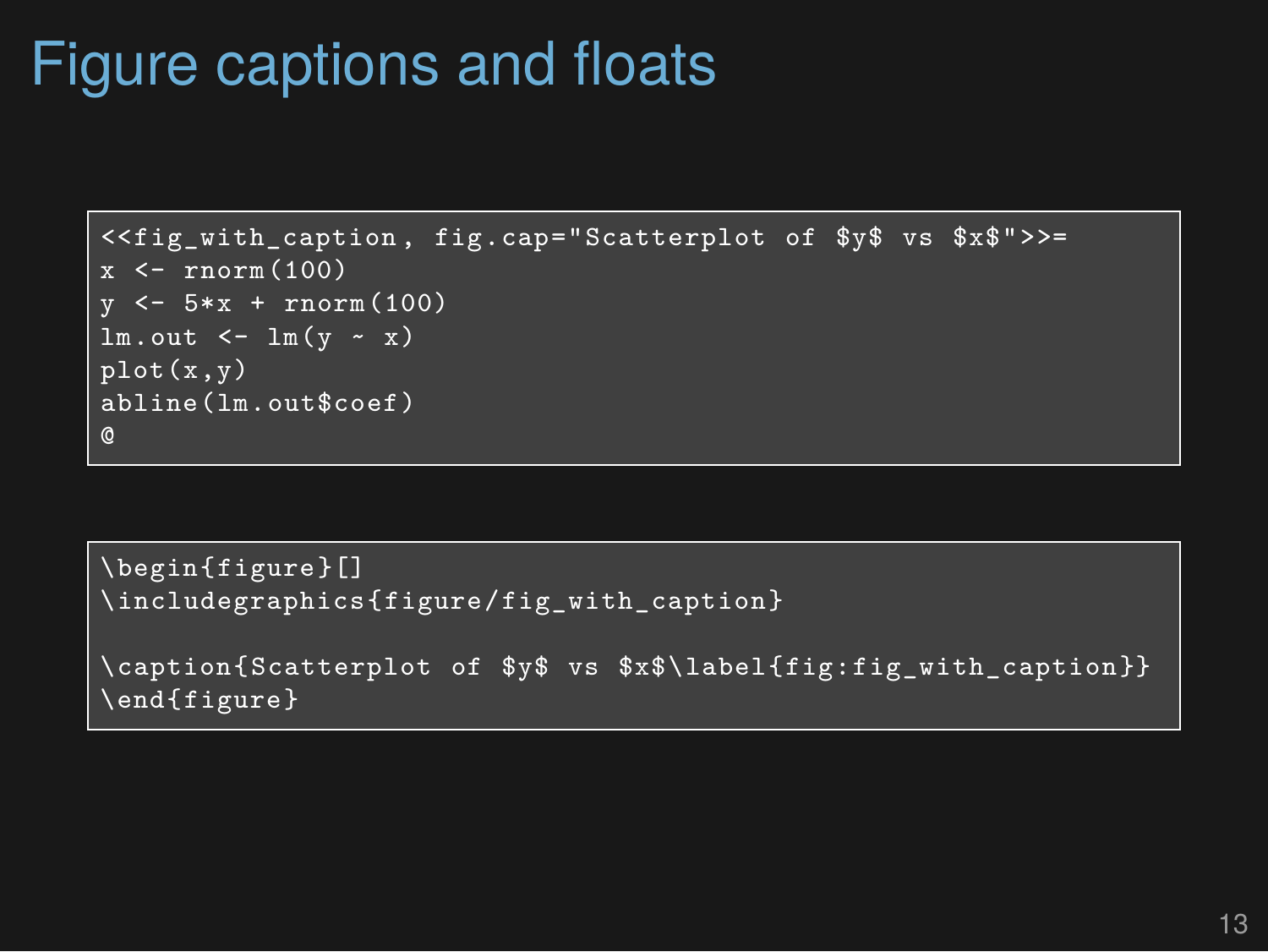# Tables in LATEX

```
\begin{tabular}{rrrrr} \hline
& Estimate & Std. Error & t value & Pr(\$>$$|$t$|$) \\ \hline
(Intercept) & 0.04 & 0.11 & 0.4 & 0.69 \\
      x & 0.98 & 0.10 & 10.0 & 0.00 \\ \hline
\end{tabular}
```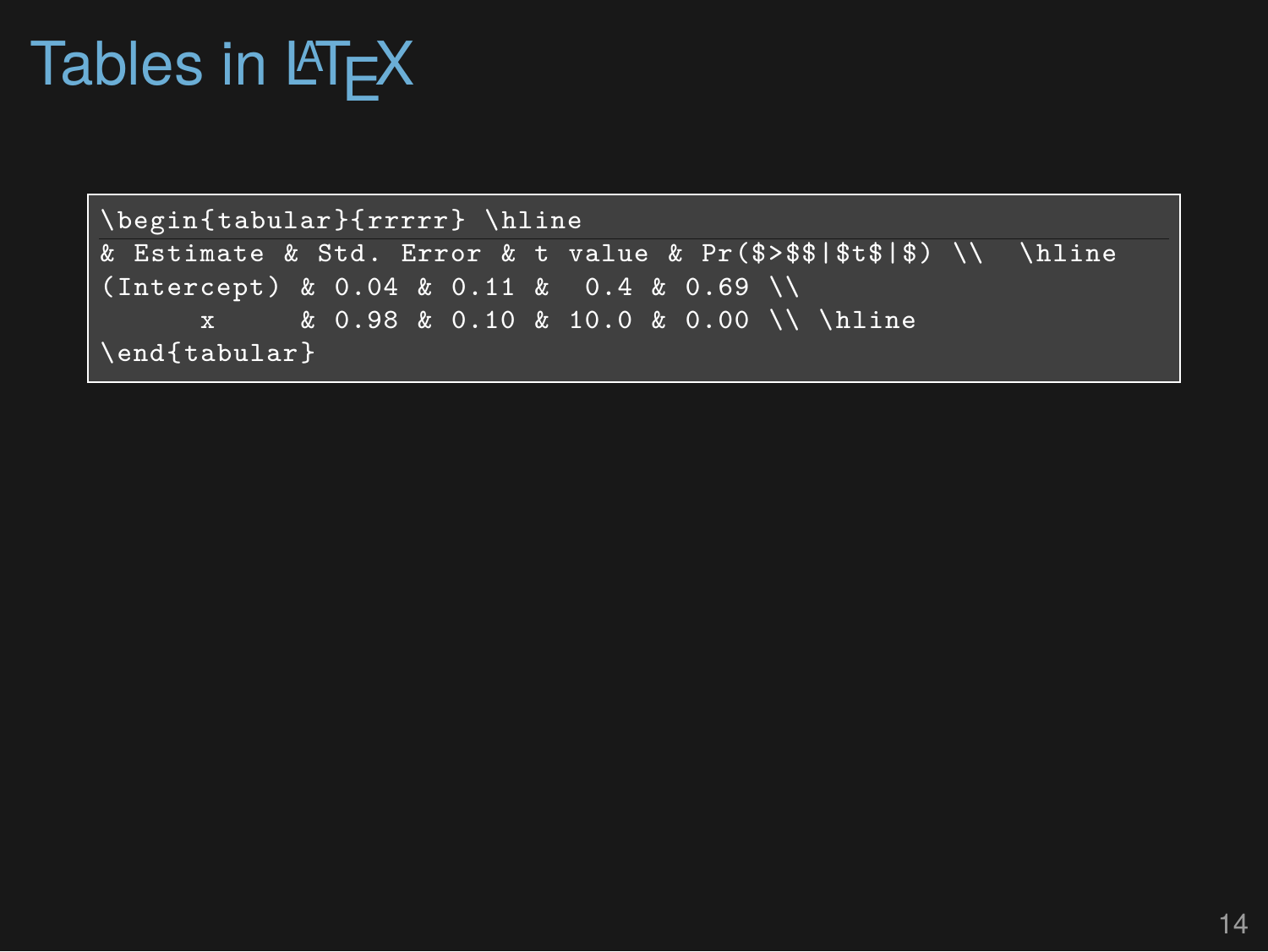### xtable

```
<<generate_and_fit >>=
x \leftarrow \text{rnorm}(100)y \leftarrow x + \text{norm}(100)lm.out < - lm(y - x)@
<<table, results="asis">>=
library(xtable)
xtable(lm.out, digits=c(0,2,2,1,2))@
% a non-floating version
<<table, results="asis">>=
library(xtable)
xtab \leq xtable(lm.out, digits=c(0, 2, 2, 1, 2))
print(xtab, floating=FALSE)
@
```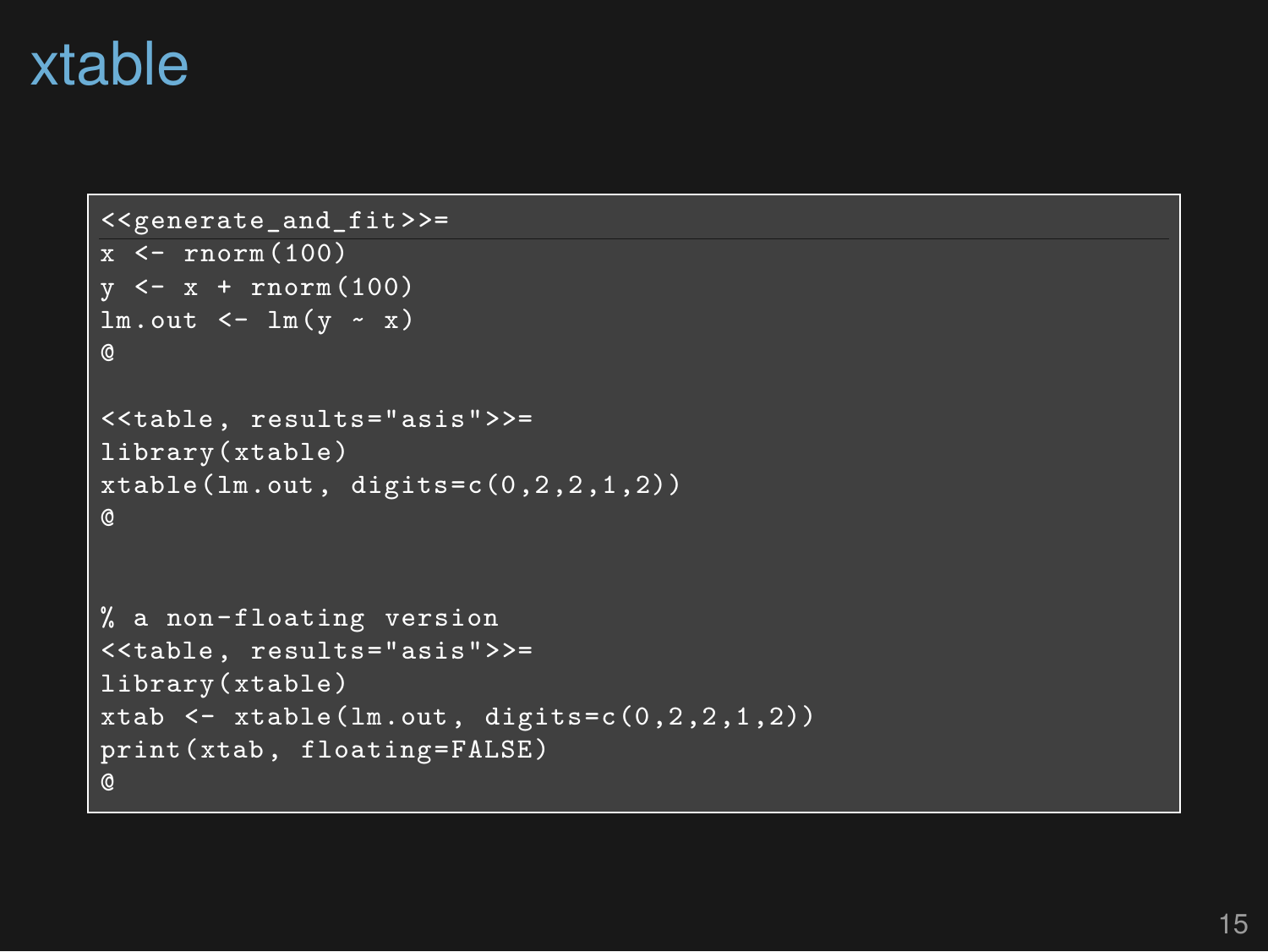## Read proofs carefully

As submitted

$$
\Pr(g_1 = i, g_2 = j) = \begin{cases} \frac{1-r}{8(1+6r)} & \text{if } i = j\\ \frac{r}{8(1+6r)} & \text{if } i \neq j \end{cases}
$$

As printed

$$
\Pr(g_1 = i, g_2 = j) = \begin{cases} \frac{1 - r}{8(1 + 6r)} & \text{if } i = j \\ \frac{r}{2(1 + 6r)} & \text{if } i \neq j. \end{cases}
$$

Broman (2005) Genetics 169:1133–1146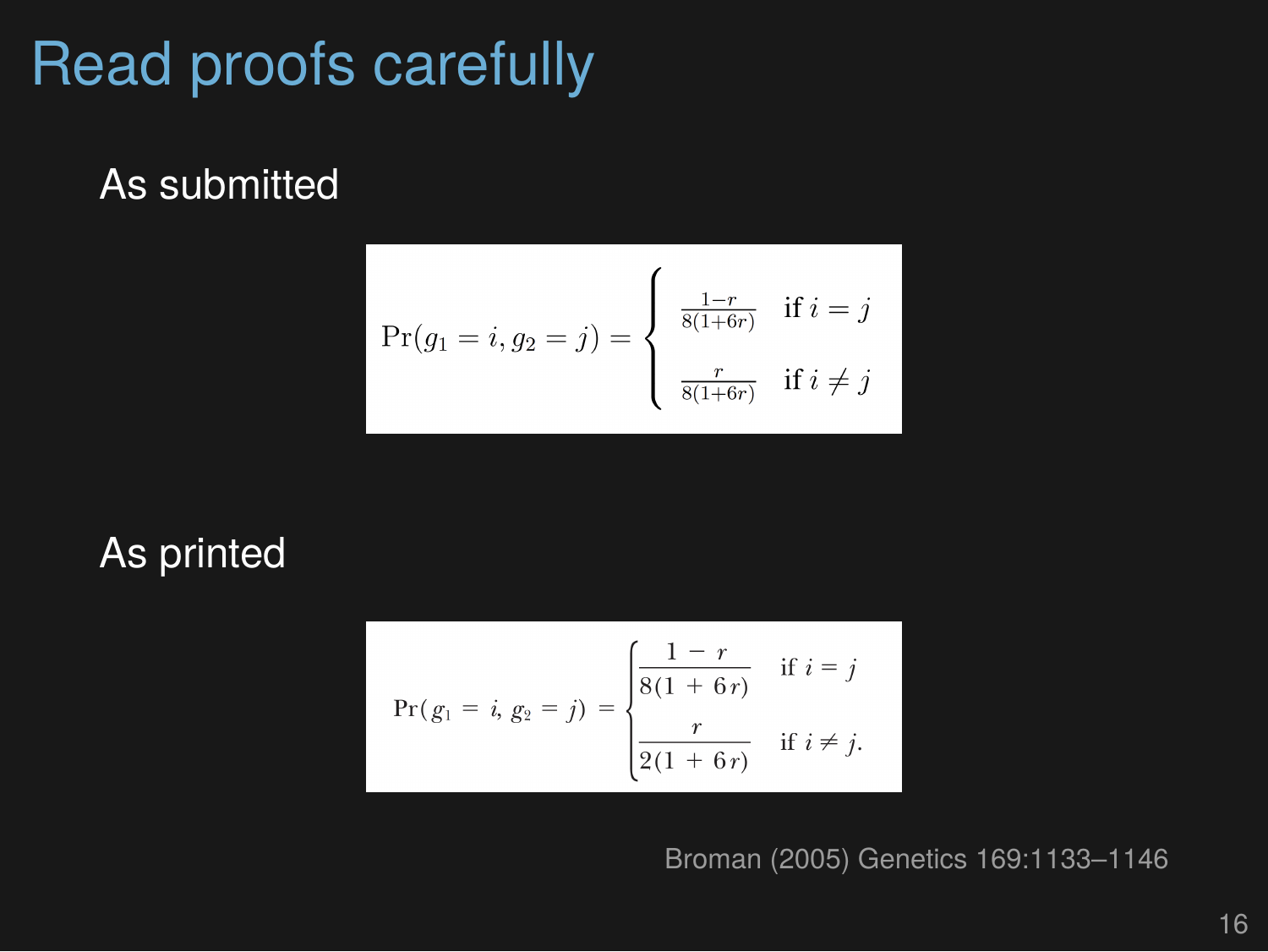## Re-type that!

| Chr.         | Individual | Prototype  | No. states     | Probability of each                                                                                                                                                                                                                                                                                                                                               |
|--------------|------------|------------|----------------|-------------------------------------------------------------------------------------------------------------------------------------------------------------------------------------------------------------------------------------------------------------------------------------------------------------------------------------------------------------------|
|              | Random     | AA         | 4              | $\frac{1}{4(1+6r)} - \left[\frac{6r^2-7r-3rs}{4(1+6r)s}\right] \left(\frac{1-2r+s}{4}\right)^k + \left[\frac{6r^2-7r+3rs}{4(1+6r)s}\right] \left(\frac{1-2r-s}{4}\right)^k$                                                                                                                                                                                       |
|              |            | AB         | 4              | $\frac{r}{2(1+6r)} + \left[\frac{10r^2 - r - rs}{4(1+6r)s}\right] \left(\frac{1-2r+s}{4}\right)^s - \left[\frac{10r^2 - r + rs}{4(1+6r)s}\right] \left(\frac{1-2r-s}{4}\right)^s$                                                                                                                                                                                 |
|              |            | AC         | 8              | $\frac{r}{2(1+6r)} - \left[ \frac{2r^2 + 3r + rs}{4(1+6r)c} \right] \left( \frac{1-2r+s}{4} \right)^k + \left[ \frac{2r^2 + 3r - rs}{4(1+6r)c} \right] \left( \frac{1-2r-s}{4} \right)^k$                                                                                                                                                                         |
| x            | Female     | AA         | $\overline{2}$ | $\frac{1}{3(1+4r)}+\frac{1}{6(1+r)}\left(-\frac{1}{2}\right)^k-\left[\frac{4r^3-(4r^2+3r)t+3r^2-5r}{4(4r^2+5r+1)t}\right]\left(\frac{1-r+t}{4}\right)^k+\left[\frac{4r^3+(4r^2+3r)t+3r^2-5r}{4(4r^2+5r+1)t}\right]\left(\frac{1-r-t}{4}\right)^k$                                                                                                                 |
|              |            | AB         | $\overline{2}$ | $\frac{2r}{3(1+4r)} + \frac{r}{3(1+r)} \left(-\frac{1}{2}\right)^k + \left[\frac{2r^3+6r^2-(2r^2+r)t}{2(4r^2+5r+1)t}\right] \left(\frac{1-r+t}{4}\right)^k - \left[\frac{2r^3+6r^2+(2r^2+r)t}{2(4r^2+5r+1)t}\right] \left(\frac{1-r-t}{4}\right)^k$                                                                                                               |
|              |            | AC         | 4              | $\frac{2r}{3(1+4r)} - \frac{r}{6(1+r)} \left(-\frac{1}{2}\right)^k - \left[\frac{9r^2+5r+rt}{4(4r^2+5r+1)t}\right] \left(\frac{1-r+t}{4}\right)^k + \left[\frac{9r^2+5r-rt}{4(4r^2+5r+1)t}\right] \left(\frac{1-r-t}{4}\right)^k$                                                                                                                                 |
|              |            | $\epsilon$ | 1              | $\frac{1}{2(1+4c)} - \frac{1}{2(1+c)} \left(-\frac{1}{2}\right)^k + \left[\frac{9r^2+5r+rt}{2(4r^2+5r+1)r}\right] \left(\frac{1-r+t}{4}\right)^k - \left[\frac{9r^2+5r-rt}{2(4r^2+5r+1)r}\right] \left(\frac{1-r-t}{4}\right)^k$                                                                                                                                  |
| $\mathsf{x}$ | Male       | AA         | $\overline{a}$ | $\frac{1}{3(1+4r)}-\frac{1}{3(1+r)}\left(-\frac{1}{2}\right)^k+\left[\frac{r^3-(8r^3+r^2-3r)t-10r^2+5r}{2(4r^4-35r^3-29r^2+15r+5)}\right]\left(\frac{1-r+t}{4}\right)^k+\left[\frac{r^3+(8r^3+r^2-3r)t-10r^2+5r}{2(4r^4-35r^3-29r^2+15r+5)}\right]\left(\frac{1-r-t}{4}\right)^k$                                                                                 |
|              |            | AB         | $\overline{a}$ | $\frac{2r}{3(1+4r)} - \frac{2r}{3(1+r)} \left(-\frac{1}{2}\right)^k + \left[\frac{r^4 + (5r^3 - r)t - 10r^3 + 5r^2}{4r^4 - 35r^3 - 29r^2 + 15r + 5}\right] \left(\frac{1-r+t}{4}\right)^k + \left[\frac{r^4 - (5r^3 - r)t - 10r^3 + 5r^2}{4r^4 - 35r^3 - 29r^2 + 15r + 5}\right] \left(\frac{1-r-t}{4}\right)^k$                                                  |
|              |            | AC         | 4              | $\frac{2r}{3(1+4r)} + \frac{r}{3(1+r)} \left(-\frac{1}{2}\right)^{5} - \left[\frac{2r^{4} + (2r^{3} - r^{2} + r)t - 19r^{3} + 5r}{2(4r^{4} - 35r^{3} - 29r^{2} + 15r + 5)}\right] \left(\frac{1-r+t}{4}\right)^{5} - \left[\frac{2r^{4} - (2r^{3} - r^{2} + r)t - 19r^{3} + 5r}{2(4r^{4} - 35r^{3} - 29r^{2} + 15r + 5)}\right] \left(\frac{1-r-t}{4}\right)^{5}$ |
|              |            | $\epsilon$ |                | $\frac{1}{3(1+4\epsilon)}+\frac{2}{3(1+\epsilon)}\left(-\frac{1}{2}\right)^k+\left[\frac{2r^4+(2r^3-r^2+r)t-19r^3+5r}{4r^4-35r^3-29r^2+15r+5}\right]\left(\frac{1-r+t}{4}\right)^k+\left[\frac{2r^4-(2r^3-r^2+r)t-19r^3+5r}{4r^4-35r^3-29r^2+15r+5}\right]\left(\frac{1-r-t}{4}\right)^k$                                                                         |

#### Broman (2012) Genetics 190:403–412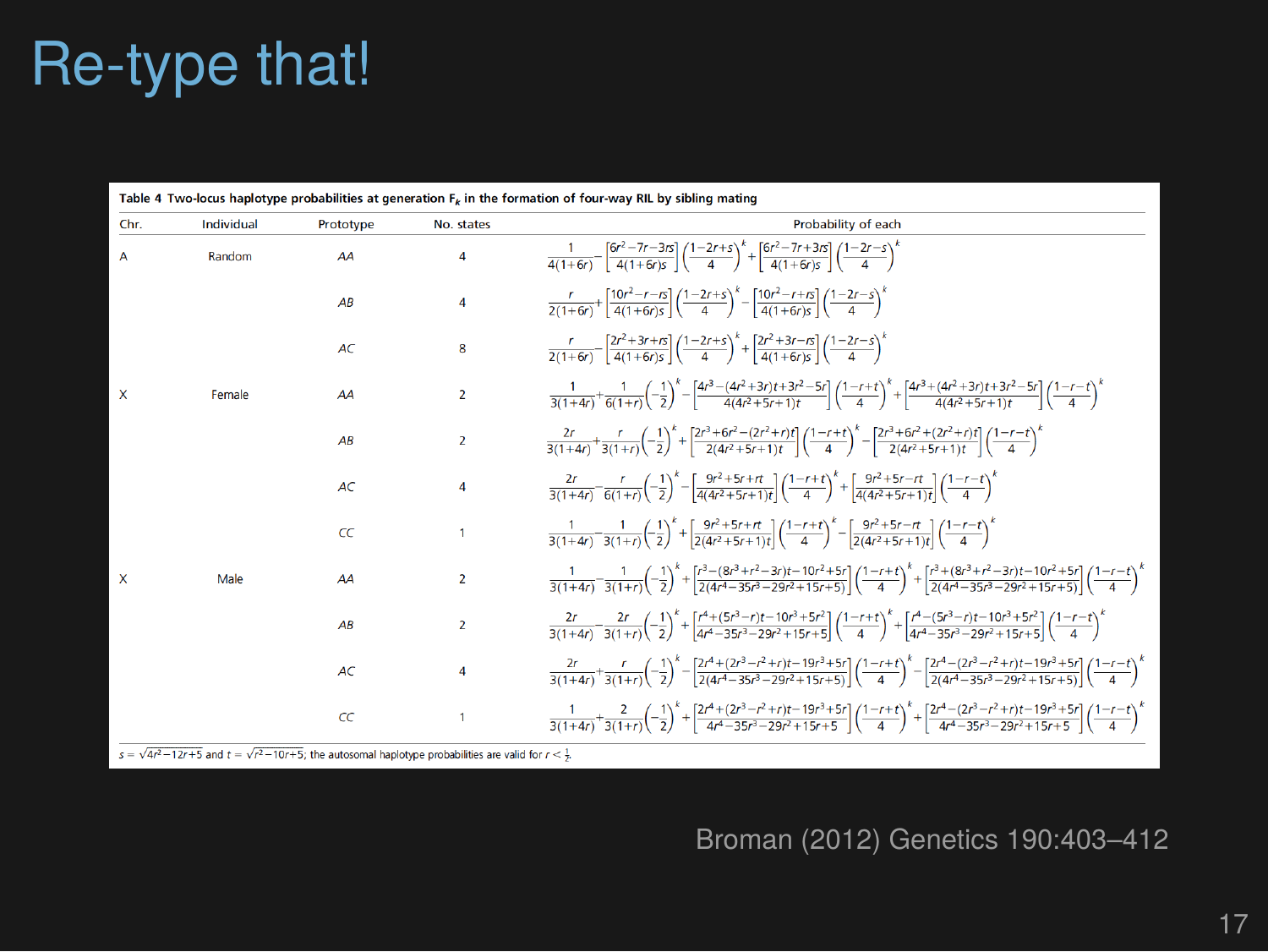# BibTeX for bibliographies

```
%bibliography format
\usepackage[authoryear]{natbib}
\bibpunct{(}{)}{;}{a}{}{,}
```
A number of investigators have developed methods **for** identifying such sample mix-ups \citep{Westra2011, Schadt2012, Lynch2012, Ekstrom2012}, and a similar approach was applied by \citet{Baggerly2008 , Baggerly2009} **in** their forensic...

```
\bibliographystyle{genetics}
\renewcommand*{\refname}{\centerline{\normalsize\sffamily
  \textbf{Literature Cited}}}
\bibliography{samplemixups}
```

```
@article{Baggerly2008 ,
author = {Baggerly , Keith A. and Coombes , Kevin R.},
journal = {J. Clin. Oncol.},pages = \{1186--1187\},
title = {Run batch effects potentially compromise...},
volume = {26},
year = {2008} }
```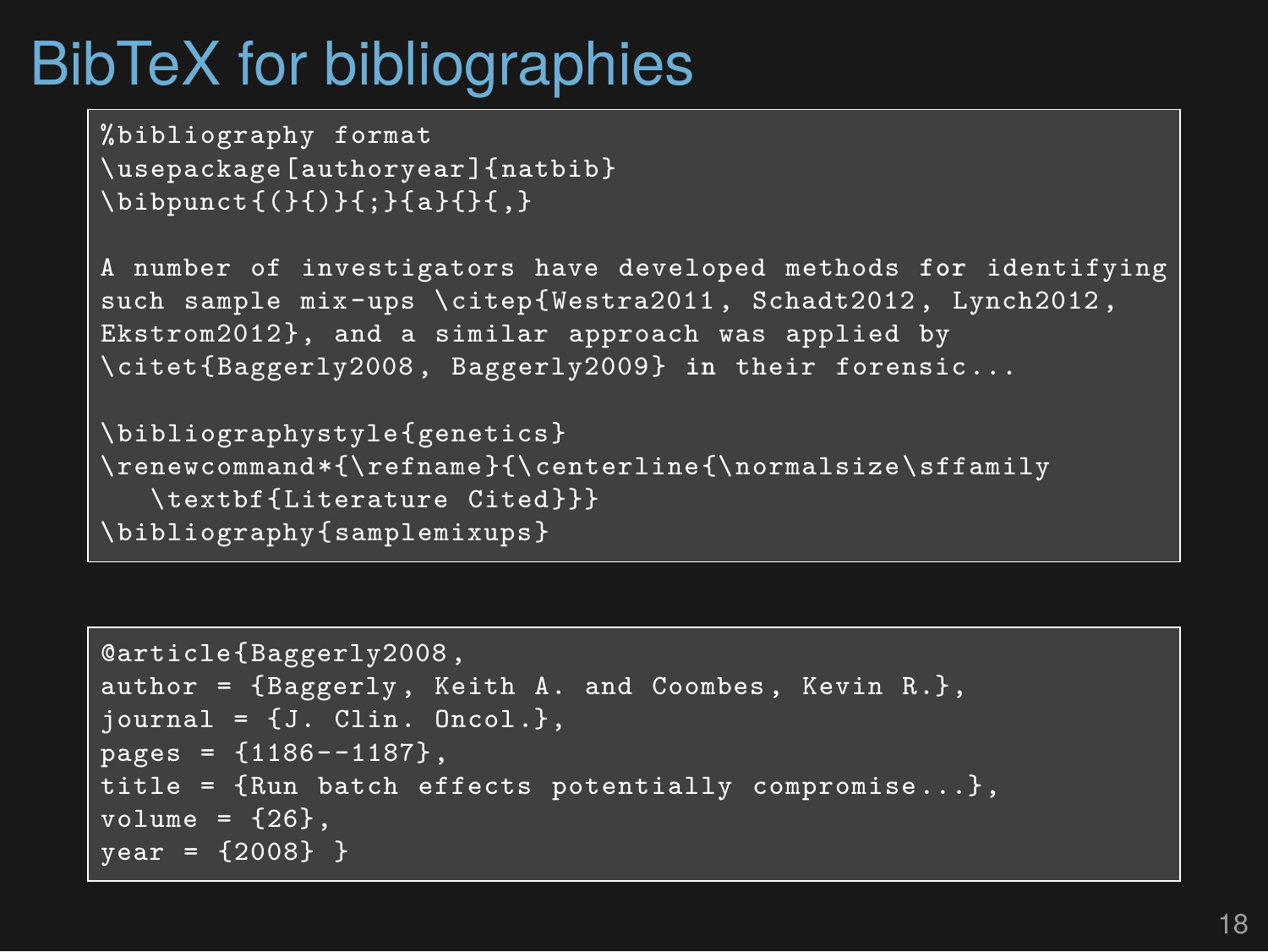# Organizing analyses

- $\triangleright$  Directory for the main analysis project ~/Projects/Blah
- $\triangleright$  Directory for a paper ~/Docs/Papers/Blah
- ▶ Paper directory may have an analysis directory ~/Docs/Papers/Blah/Analysis
- ▶ Symbolic links to . RData files ln -s ~/Projects/Blah/DerivedData/blah.RData .
- $\triangleright$  Each part well organized and fully reproducible.
- ▶ R Markdown reports documenting different aspects.
- ▶ Analysis with the paper may be re-done "properly."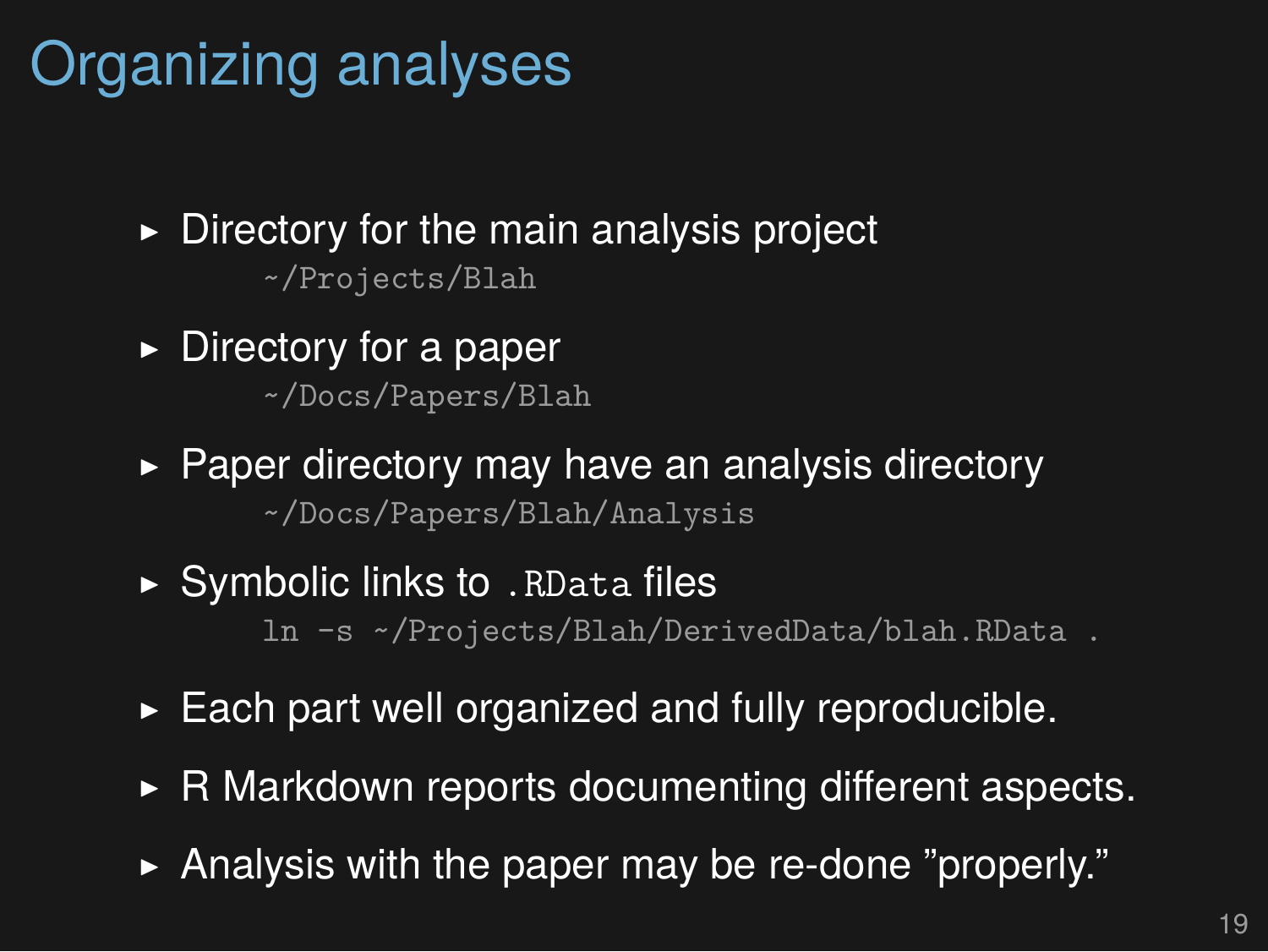### Make every number reproducible.

```
<<define_numbers , echo=FALSE >>=
numbers <- c("one", "two", "three", "four", "five",
             "six", "seven", "eight", "nine", "ten")
cap <- function(vec) paste0(toupper(substr(vec, 1, 1)),
                            substr(vec, 2, nchar(vec)))
Numbers <- cap(numbers)
n \le - sample(1:10, 1)@
Then if I want to talk about a number, like \Sexpr{n}, I can
refer to it by name: \Sexpr{numbers[n]}. And I can start a
sentence with it. \Sexpr{Numbers[n]} grasshoppers walked into a
bar\dots
But be careful about singular vs. plural, and so write
\Sexpr{Numbers[n]} grasshopper\Sexpr{ifelse(n>1, "s", "")}
walked\dots
```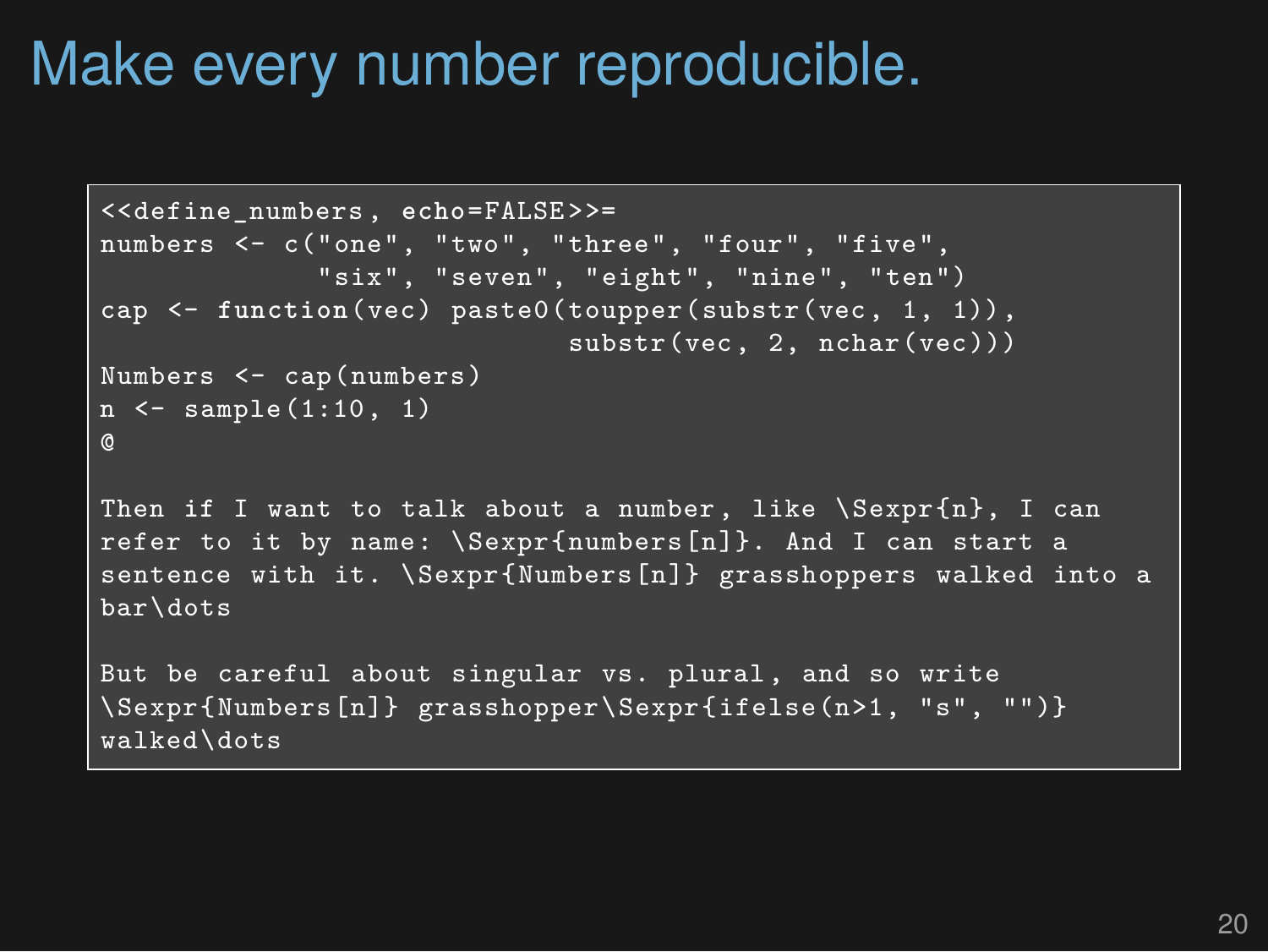## Keep the figures separate

```
# simple make file
mypaper.pdf: mypaper.tex Figs/fig1.pdf Figs/fig2.pdf
    pdflatex mypaper
Figs/fig1.pdf: R/fig1.R
    cd R;R CMD BATCH fig1.R fig1.Rout
Figs/fig2.pdf: R/fig2.R
    cd R;R CMD BATCH fig2.R fig2.Rout
```
\clearpage \includegraphics{Figs/fig1.pdf}

```
\clearpage
\includegraphics{Figs/fig2.pdf}
```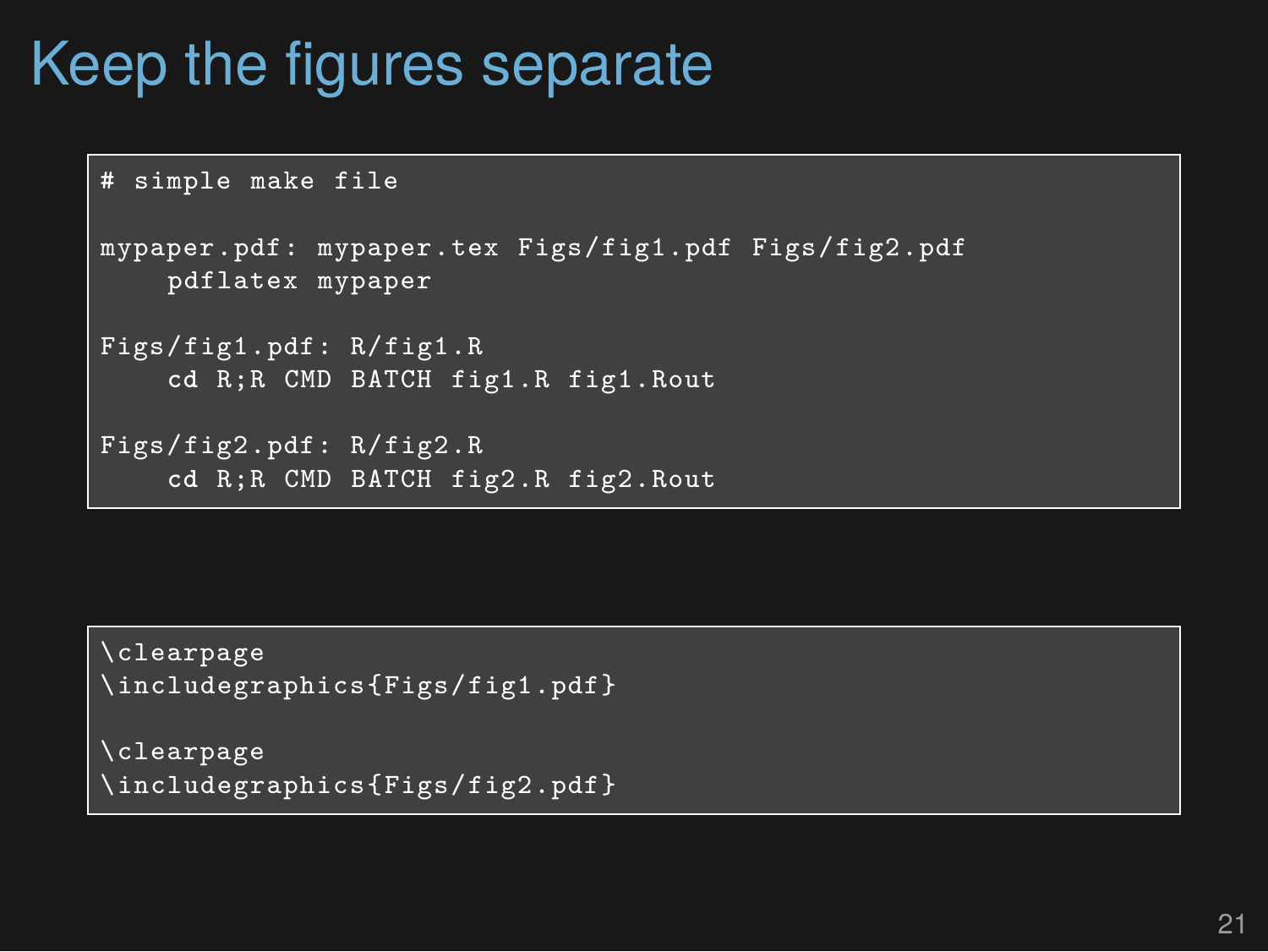## Version Control

▶ Your manuscript is under version control, right?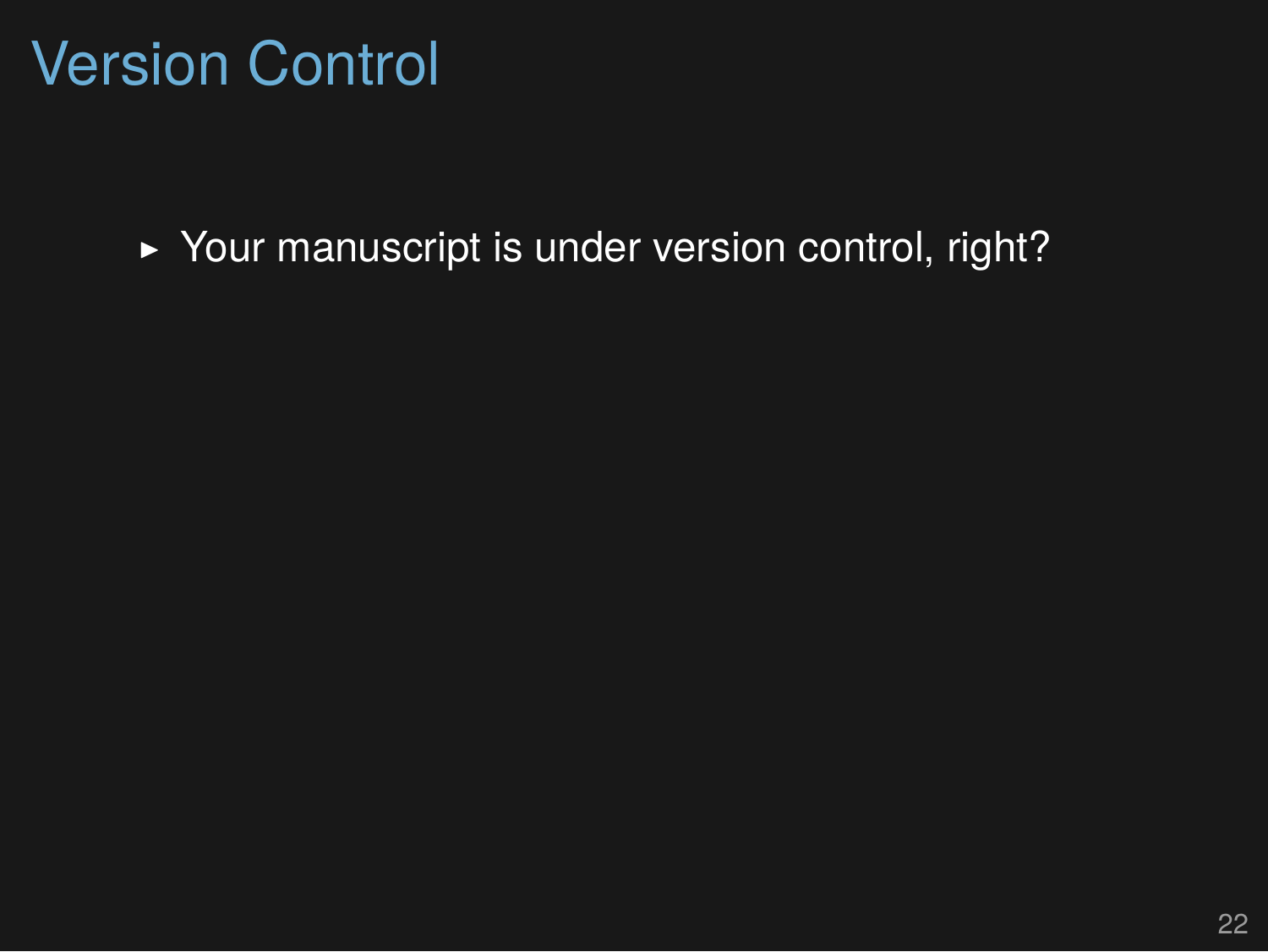## Version Control

- ▶ Your manuscript is under version control, right?
- $\triangleright$  Local or private repository for the whole thing
	- including reviewers' reports and my response
	- PDF of submitted and final manuscript
- $\triangleright$  Snapshot of the final version as a public repository
	- I don't really want to show the whole history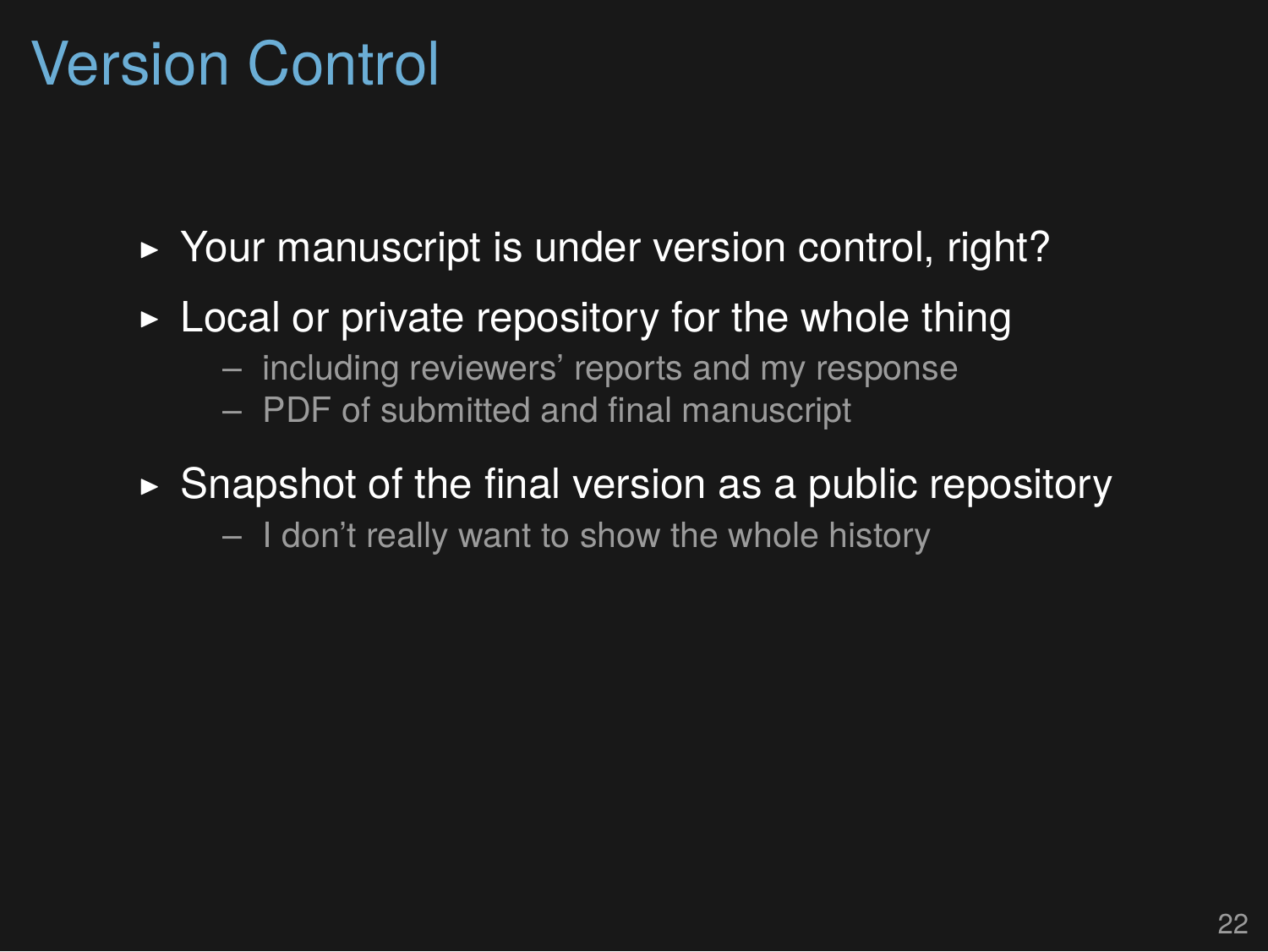## Word

- ▶ With papers led by a collaborator, I'm usually stuck with Word.
- ▶ But my analyses and figures are fully reproducible.
- ▶ Create an R Markdown document with the detailed results.